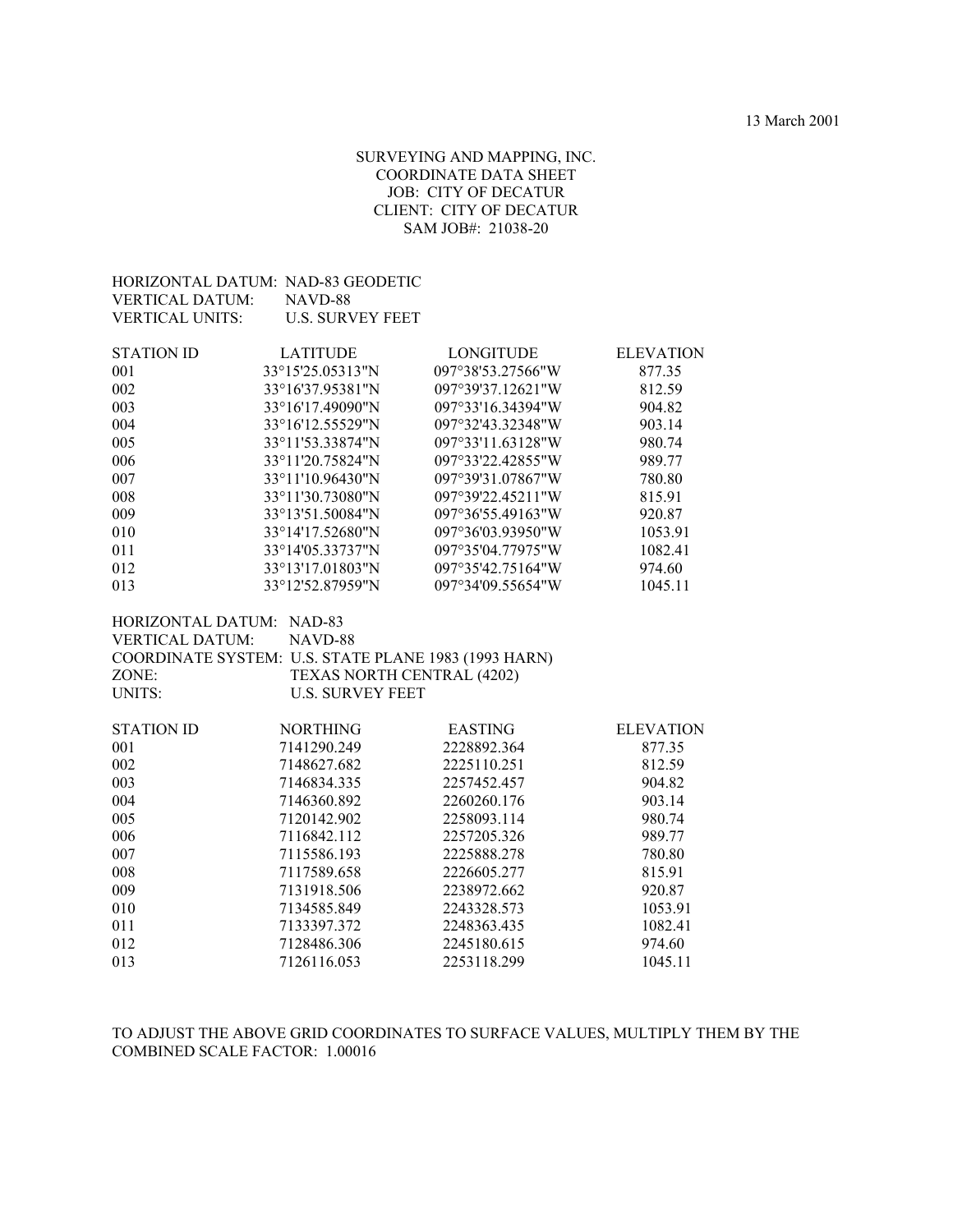#### **HORIZONTAL CONTROL POINTS**

DATUM: NAD-83 COORDINATE SYSTEM: U.S. STATE PLANE 1983 (1993 HARN) ZONE: TEXAS NORTH CENTRAL (4202)

| STATION ID    | <b>LATITUDE</b>  | LONGITUDE.        |
|---------------|------------------|-------------------|
| E 1486        | 33°25′03 75207″N | 097°44'38 87982"W |
| IF9 A         | 33°10'55.30621"N | 097°49'46 61957"W |
| 8F7 A         | 33°15'18.57826"N | 097°34'51.57108"W |
| <b>WOODIE</b> | 33°08'56.53528"N | 097°31'50 67738"W |

#### **VERTICAL CONTRL POINTS**

DATUM: NAVD-88 GEOID: GEOID 1999 UNITS: U.S. SURVEY FEET

| <b>ELEVATION</b> |
|------------------|
| 1045.06          |
| 1040.83          |
| 930.06           |
| 767.68           |
|                  |

#### PROCESSING NOTES: THE ELEVATION FOR STATION 8F7 A WAS ESTABLISHED BY RUNNING A 3- WIRE LEVEL LOOP FROM THE FIRST ORDER NGS BENCH MARK P 132 ( ELEV. 1059.24' ) TO STATION 8F7 A. THE LOOP WAS CLOSED BACK TO BENCH MARK P 132 WITH NO VERTICAL ERROR.

GPS PROCESSING BY:

#### SURVEYING AND MAPPING, INC. 4209 CAPITOL OF TEXAS HIGHWAY SOUTH, SUITE 125 AUSTIN, TEXAS 78704 (512) 447-0575 FAX: (512) 326-3029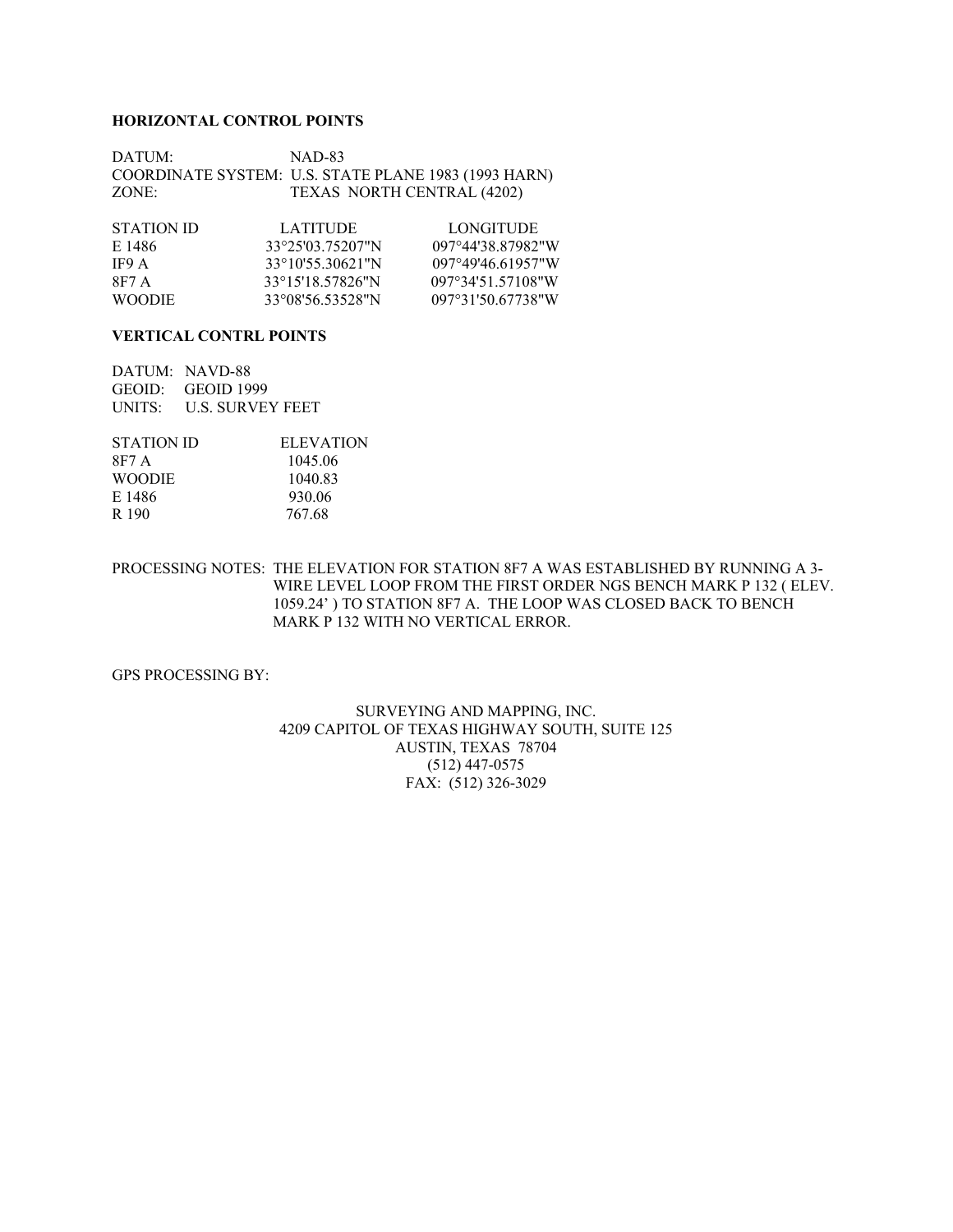SURVEYED BY: SAM Inc. AUSTIN, TEXAS

MONUMENT REFERENCE No.: 1 DATE MONUMENT ESTABLISHED: MARCH 13, 2001

REFERENCE MONUMENTS (BASIS): NGS MONUMENTS 8F7 A, WOODIE, E 1486, IF9A, and R 190

HORIZONTAL DATUM: NAD-83(1993 HARN) VERTICAL DATUM: NAVD-88 COORDINATE SYSTEM: TEXAS STATE PLANE ZONE: NORTH CENTRAL (4202) UNITS: U.S. SURVEY FEET

GRID NORTHING: 7141290.25

GRID EASTING: 2228892.36

LATITUDE: 33° 15' 25.05313" N LONGITUDE: 097° 38' 53.27566" W

SCALE FACTOR: 1.00016

ELEVATION: 877.35

#### MONUMENT DESCRIPTION: BRASS DISK SET IN CONCRETE STAMPED "1 "

#### DRIVE TO DESCRIPTION: NORTH R.O.W. OF F.M. 1810, APPROXIMATELY 1.45 MI. SOUTH OF THE INTERSECTION WITH Co. Rd. 1180.

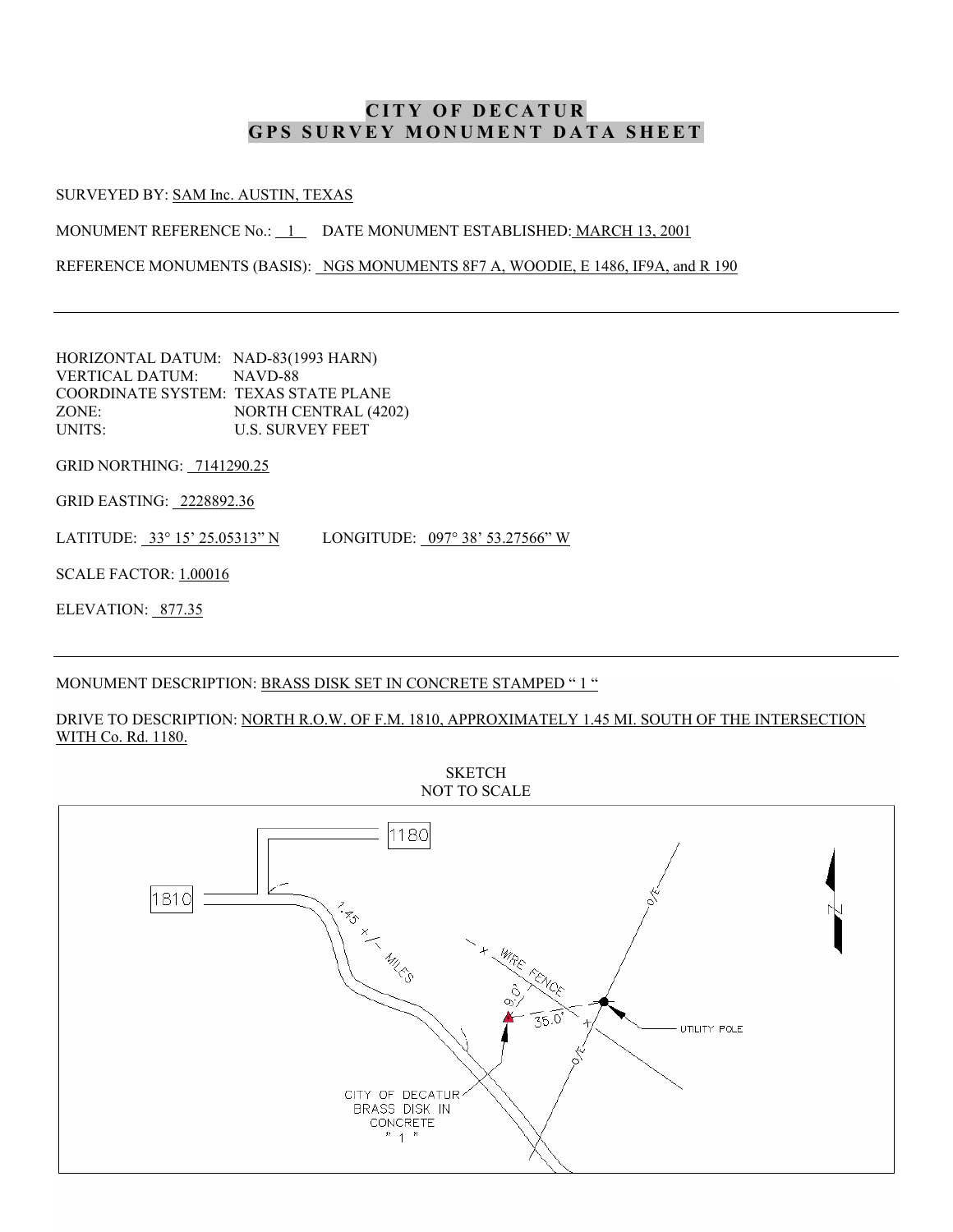#### SURVEYED BY: SAM, INC. AUSTIN, TEXAS

MONUMENT REFERENCE No.: 2 DATE MONUMENT ESTABLISHED: MARCH 13, 2001

REFERENCE MONUMENTS (BASIS): NGS MONUMENTS 8F7 A, WOODIE, E 1486, IF9A, and R 190

HORIZONTAL DATUM: NAD-83(1993 HARN) VERTICAL DATUM: NAVD-88 COORDINATE SYSTEM: TEXAS STATE PLANE ZONE: NORTH CENTRAL (4202) UNITS: U.S. SURVEY FEET

GRID NORTHING: 7148627.68

GRID EASTING: 2225110.25

LATITUDE: 33° 16' 37.95381" N LONGITUDE: 097° 39' 37.12621" W

SCALE FACTOR: 1.00016

ELEVATION: 812.59

#### MONUMENT DESCRIPTION: BRASS DISK SET IN CONCRETE STAMPED "2 "

#### DRIVE TO DESCRIPTION: WEST R.O.W. OF Co. Rd. 1260, AT DEAD END.



**SKETCH** NOT TO SCALE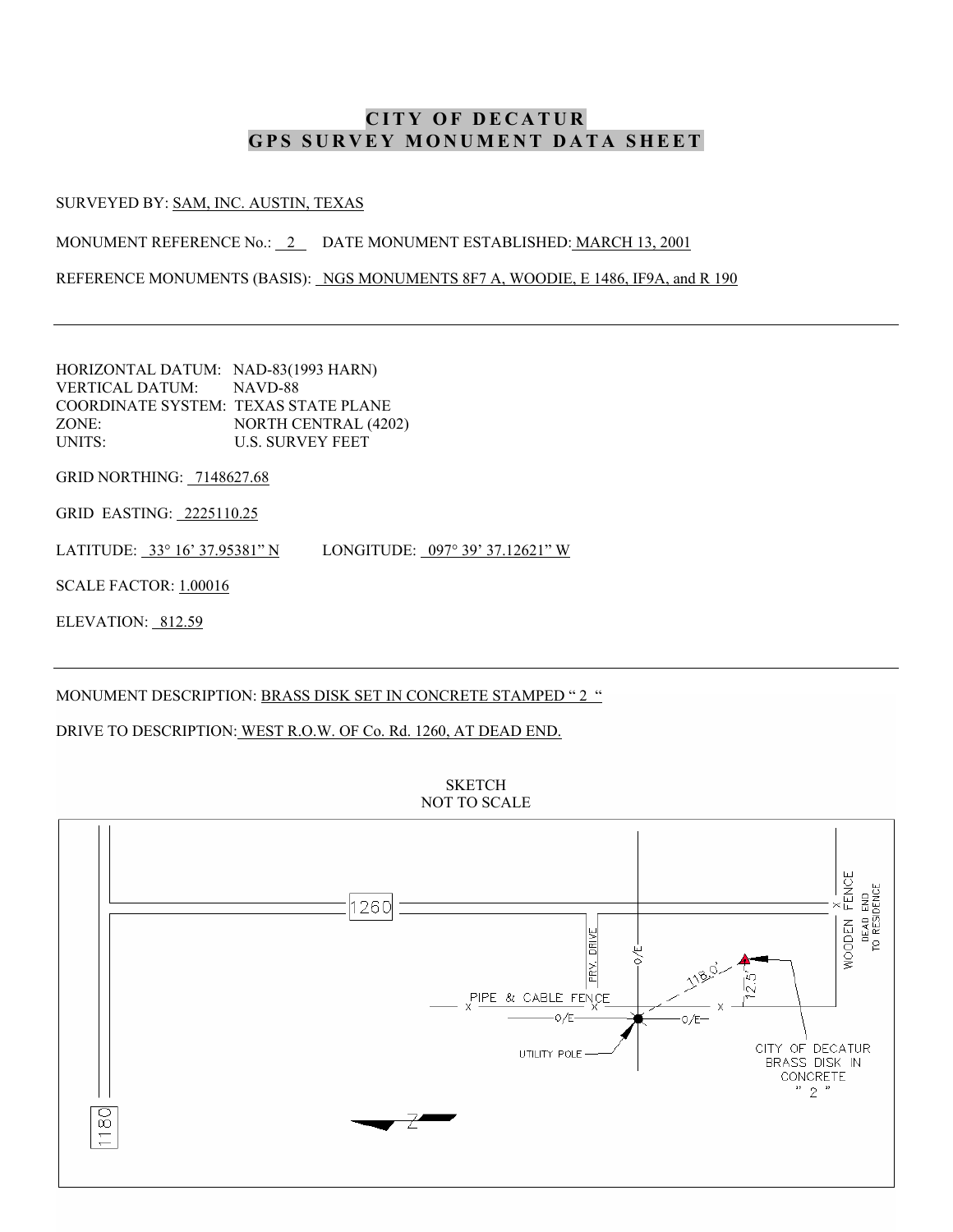#### SURVEYED BY: SAM, INC. AUSTIN, TEXAS

MONUMENT REFERENCE No.: 3 DATE MONUMENT ESTABLISHED: MARCH 13, 2001

REFERENCE MONUMENTS (BASIS): NGS MONUMENTS 8F7 A, WOODIE, E 1486, IF9A, and R 190

HORIZONTAL DATUM: NAD-83(1993 HARN) VERTICAL DATUM: NAVD-88 COORDINATE SYSTEM: TEXAS STATE PLANE ZONE: NORTH CENTRAL (4202) UNITS: U.S. SURVEY FEET

GRID NORTHING: 7146834.34

GRID EASTING: 2257452.46

LATITUDE: 33° 16' 17.49090" N LONGITUDE: 097° 33' 16.34394" W

SCALE FACTOR: 1.00016

ELEVATION: 904.82

### MONUMENT DESCRIPTION: BRASS DISK SET IN CONCRETE STAMPED "3 "

DRIVE TO DESCRIPTION: IN GRASS ISLAND AT THE INTERSECTION OF Co. Rd. 2228 AND GREENWOOD Rd.



**SKETCH** NOT TO SCALE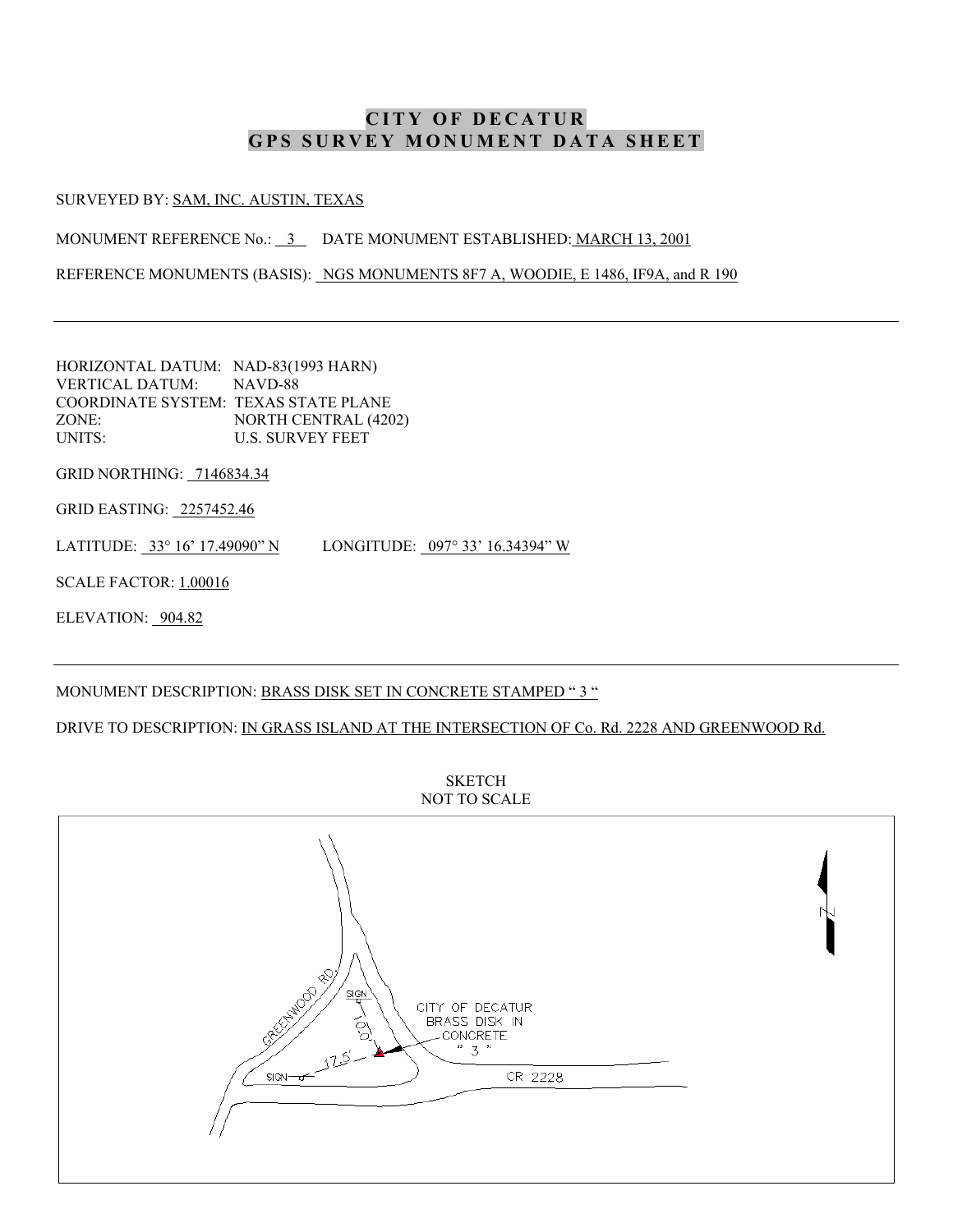#### SURVEYED BY: SAM, INC. AUSTIN, TEXAS

MONUMENT REFERENCE No.: 4 DATE MONUMENT ESTABLISHED: MARCH 13, 2001

REFERENCE MONUMENTS (BASIS): NGS MONUMENTS 8F7 A, WOODIE, E 1486, IF9A, and R 190

HORIZONTAL DATUM: NAD-83(1993 HARN) VERTICAL DATUM: NAVD-88 COORDINATE SYSTEM: TEXAS STATE PLANE ZONE: NORTH CENTRAL (4202) UNITS: U.S. SURVEY FEET

GRID NORTHING: 7146360.89

GRID EASTING: 2260260.18

LATITUDE: 33° 16' 12.55529" N LONGITUDE: 097° 32' 43.32348" W

SCALE FACTOR: 1.00016

ELEVATION: 903.14

#### MONUMENT DESCRIPTION: BRASS DISK SET IN CONCRETE STAMPED "4 "

### DRIVE TO DESCRIPTION: EAST R.O.W. OF FM 51, SOUTH OF CHARLIES Rd.

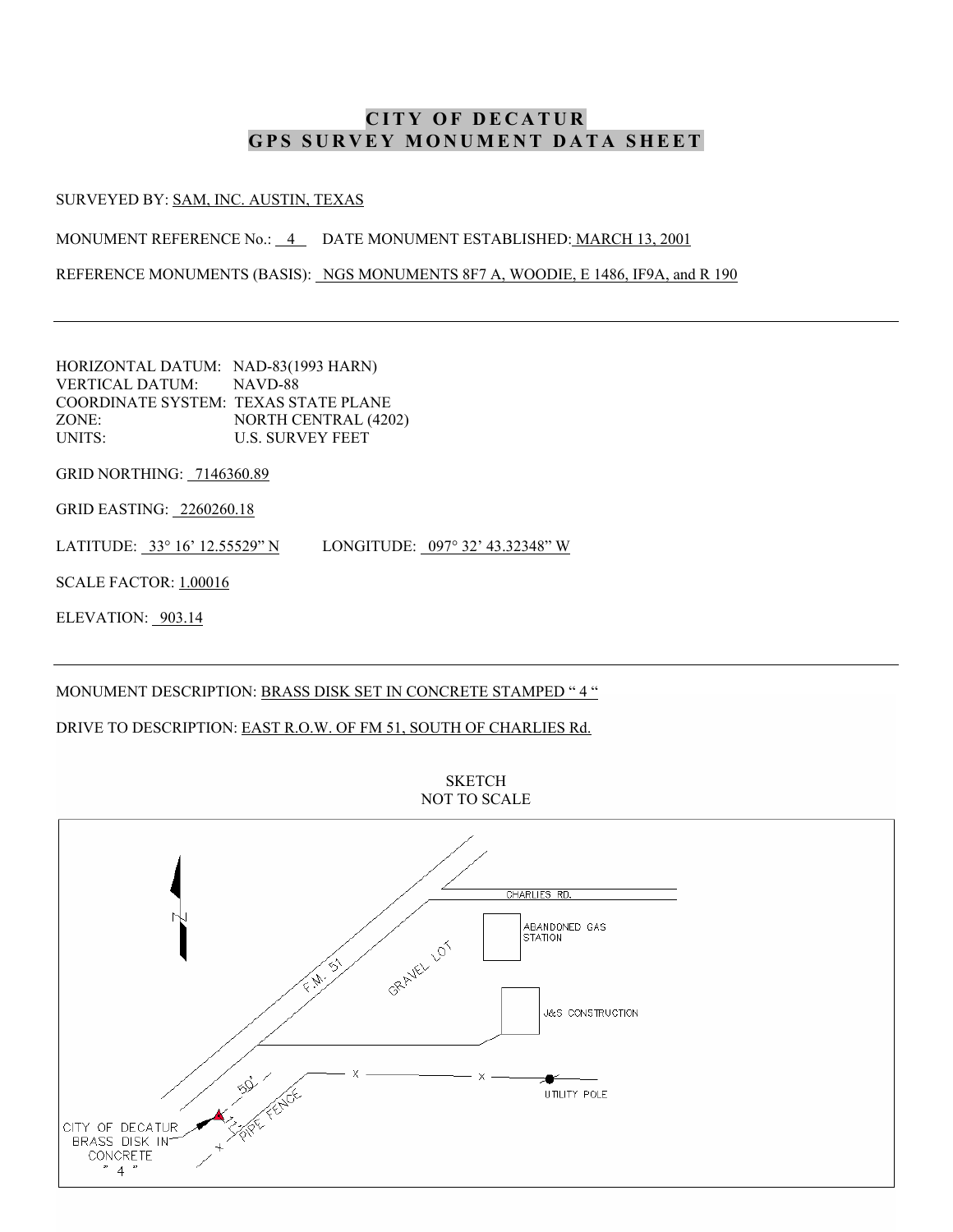SURVEYED BY: SAM, INC. AUSTIN, TEXAS

MONUMENT REFERENCE No.: 5 DATE MONUMENT ESTABLISHED: MARCH 13, 2001

REFERENCE MONUMENTS (BASIS): NGS MONUMENTS 8F7 A, WOODIE, E 1486, IF9A, and R 190

HORIZONTAL DATUM: NAD-83(1993 HARN) VERTICAL DATUM: NAVD-88 COORDINATE SYSTEM: TEXAS STATE PLANE ZONE: NORTH CENTRAL (4202) UNITS: U.S. SURVEY FEET

GRID NORTHING: 7120142.90

GRID EASTING: 2258093.11

LATITUDE: 33° 11' 53.33874" N LONGITUDE: 097° 33' 11.63128" W

SCALE FACTOR: 1.00016

ELEVATION: 980.74

### MONUMENT DESCRIPTION: BRASS DISK SET IN CONCRETE STAMPED "5 "

DRIVE TO DESCRIPTION: NORTH R.O.W. OF Co. Rd. 2264, EAST OF THE INTERSECTION WITH US 287.

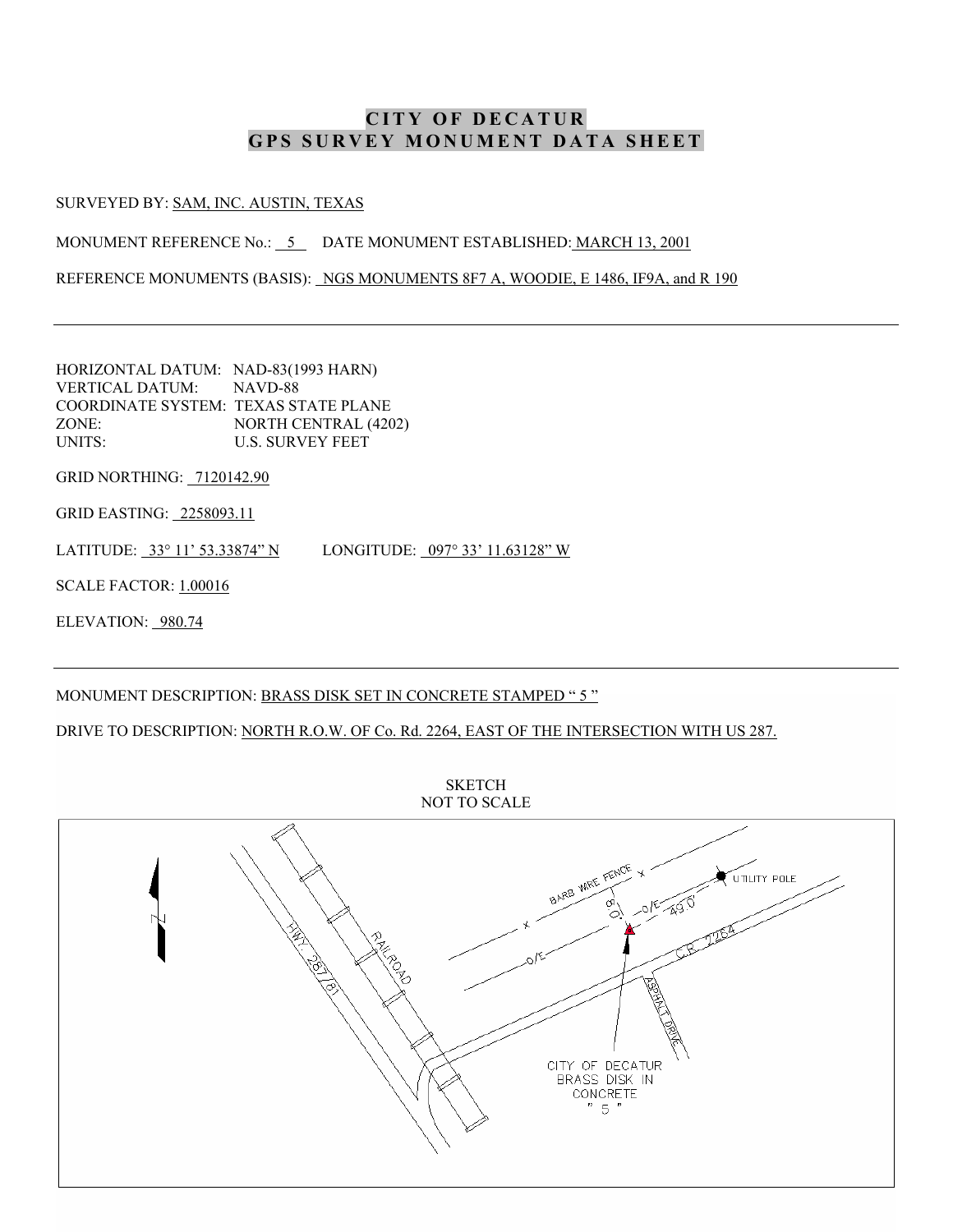SURVEYED BY: SAM, INC. AUSTIN, TEXAS

MONUMENT REFERENCE No.: 6 DATE MONUMENT ESTABLISHED: MARCH 13, 2001

REFERENCE MONUMENTS (BASIS): NGS MONUMENTS 8F7 A, WOODIE, E 1486, IF9A, and R 190

HORIZONTAL DATUM: NAD-83(1993 HARN) VERTICAL DATUM: NAVD-88 COORDINATE SYSTEM: TEXAS STATE PLANE ZONE: NORTH CENTRAL (4202) UNITS: U.S. SURVEY FEET

GRID NORTHING: 7116842.11

GRID EASTING: 2257205.33

LATITUDE: 33° 11' 20.75824" N LONGITUDE: 097° 33' 22.42855" W

SCALE FACTOR: 1.00016

ELEVATION: 989.77

### MONUMENT DESCRIPTION: BRASS DISK SET IN CONCRETE STAMPED "6 "

DRIVE TO DESCRIPTION: WEST R.O.W. OF U.S. 287, SOUTH OF THE INTERSECTION WITH Co. Rd. 2264.



**SKETCH** NOT TO SCALE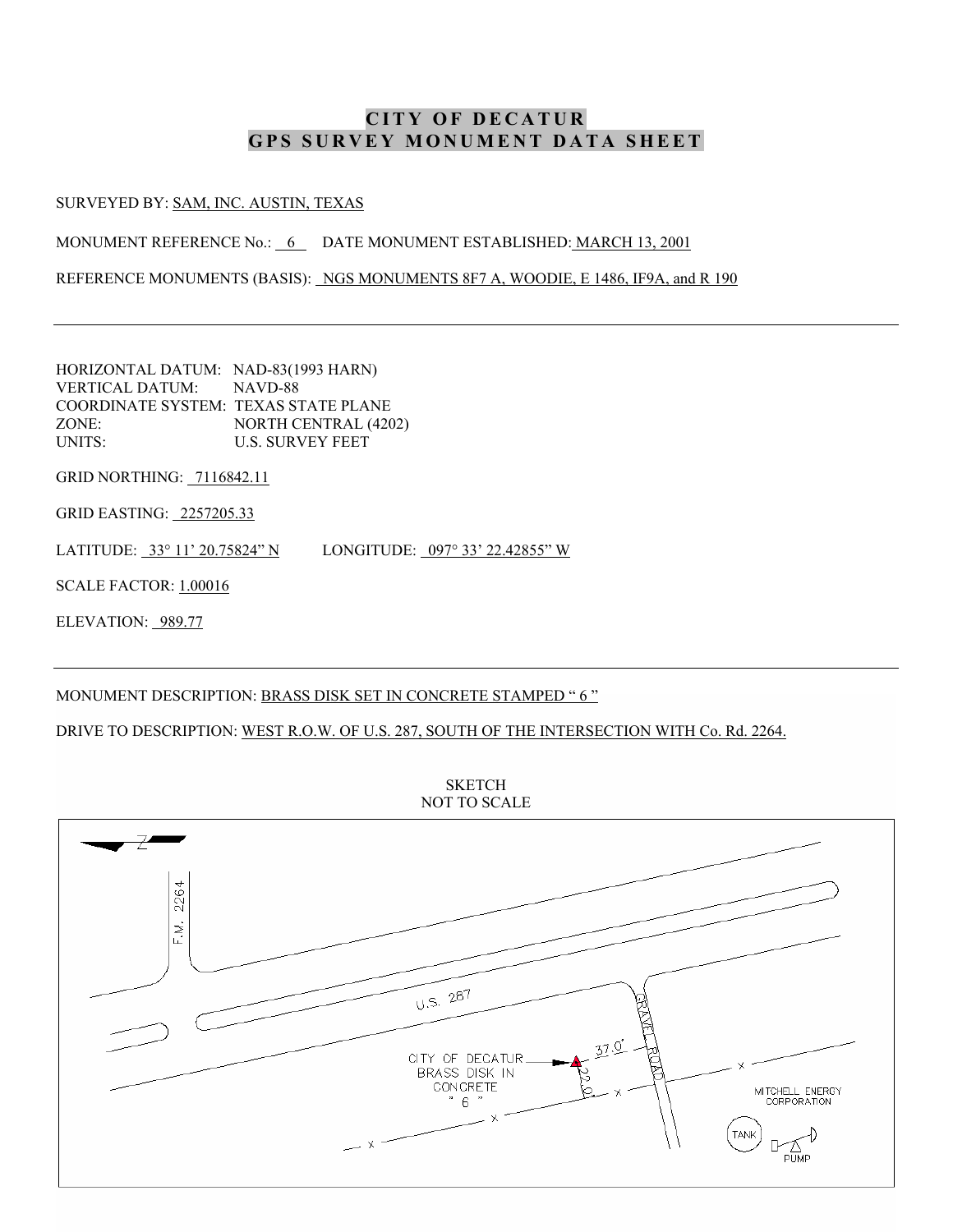#### SURVEYED BY: SAM, INC. AUSTIN, TEXAS

MONUMENT REFERENCE No.: 7 DATE MONUMENT ESTABLISHED: MARCH 13, 2001

REFERENCE MONUMENTS (BASIS): NGS MONUMENTS 8F7 A, WOODIE, E 1486, IF9A, and R 190

HORIZONTAL DATUM: NAD-83(1993 HARN) VERTICAL DATUM: NAVD-88 COORDINATE SYSTEM: TEXAS STATE PLANE ZONE: NORTH CENTRAL (4202) UNITS: U.S. SURVEY FEET

GRID NORTHING: 7115586.19

GRID EASTING: 2225888.28

LATITUDE: 33° 11' 10.96430" N LONGITUDE: 097° 39' 31.07867" W

SCALE FACTOR: 1.00016

ELEVATION: 780.80

#### MONUMENT DESCRIPTION: BRASS DISK SET IN CONCRETE STAMPED "7 "

### DRIVE TO DESCRIPTION: NORTH R.O.W. OF Co. Rd. 3250.



**SKETCH** NOT TO SCALE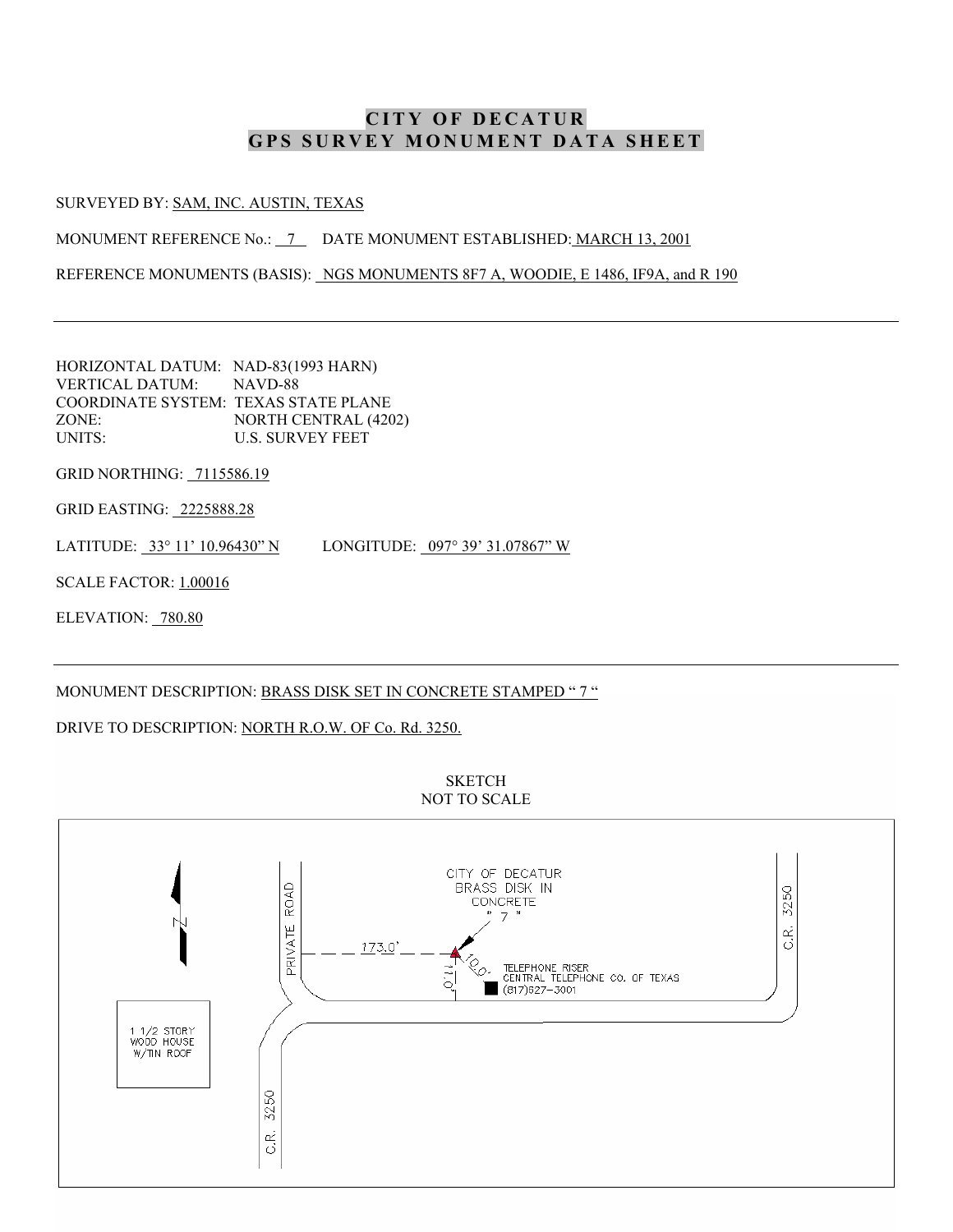#### SURVEYED BY: SAM, INC. AUSTIN, TEXAS

MONUMENT REFERENCE No.: 8 DATE MONUMENT ESTABLISHED: MARCH 13, 2001

REFERENCE MONUMENTS (BASIS): NGS MONUMENTS 8F7 A, WOODIE, E 1486, IF9A, and R 190

HORIZONTAL DATUM: NAD-83(1993 HARN) VERTICAL DATUM: NAVD-88 COORDINATE SYSTEM: TEXAS STATE PLANE ZONE: NORTH CENTRAL (4202) UNITS: U.S. SURVEY FEET

GRID NORTHING: 7117589.66

GRID EASTING: 2226605.28

LATITUDE: 33° 11' 30.73080" N LONGITUDE: 097° 39' 22.45211" W

SCALE FACTOR: 1.00016

ELEVATION: 815.91

#### MONUMENT DESCRIPTION: BRASS DISK SET IN CONCRETE STAMPED "8 "

DRIVE TO DESCRIPTION: SOUTH R.O.W. OF Co. Rd. 3250, WEST OF THE INTERSECTION WITH Co. Rd. 3141.

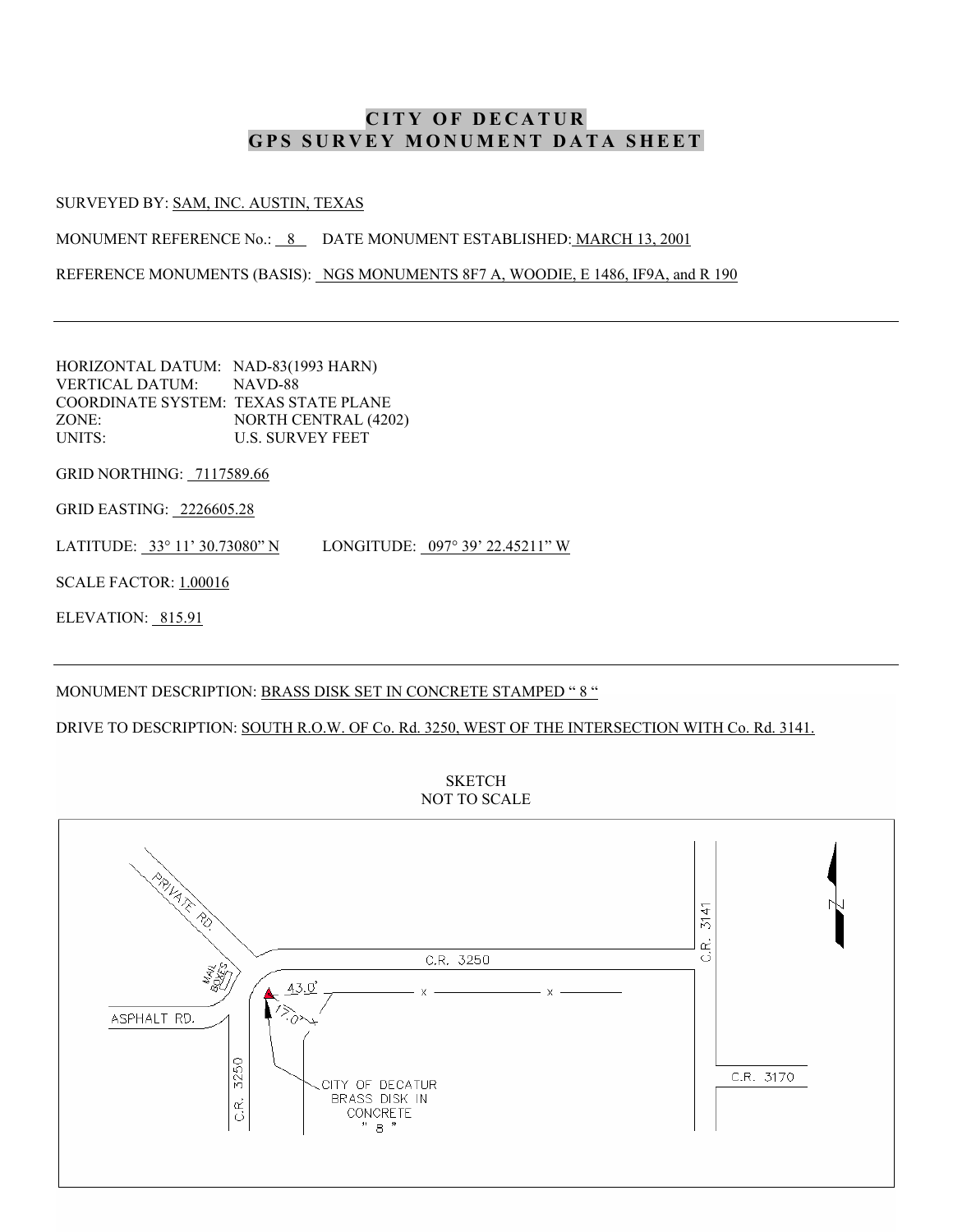#### SURVEYED GY: SAM, INC. AUSTIN, TEXAS

MONUMENT REFERENCE No.: 9 DATE MONUMENT ESTABLISHED: MARCH 13, 2001

REFERENCE MONUMENTS (BASIS): NGS MONUMENTS 8F7 A, WOODIE, E 1486, IF9A, and R 190

HORIZONTAL DATUM: NAD-83(1993 HARN) VERTICAL DATUM: NAVD-88 COORDINATE SYSTEM: TEXAS STATE PLANE ZONE: NORTH CENTRAL (4202) UNITS: U.S. SURVEY FEET

GRID NORTHING: 7131918.51

GRID EASTING: 2238972.66

LATITUDE: 33° 13' 51.50084" N LONGITUDE: 097° 36' 55.49163" W

SCALE FACTOR: 1.00016

ELEVATION: 920.87

### MONUMENT DESCRIPTION: BRASS DISK SET IN CONCRETE STAMPED "9 "

#### DRIVE TO DESCRIPTION: NORTH R.O.W. OF BUSINESS 380, EAST OF THE INTERSECTION WITH US 380.

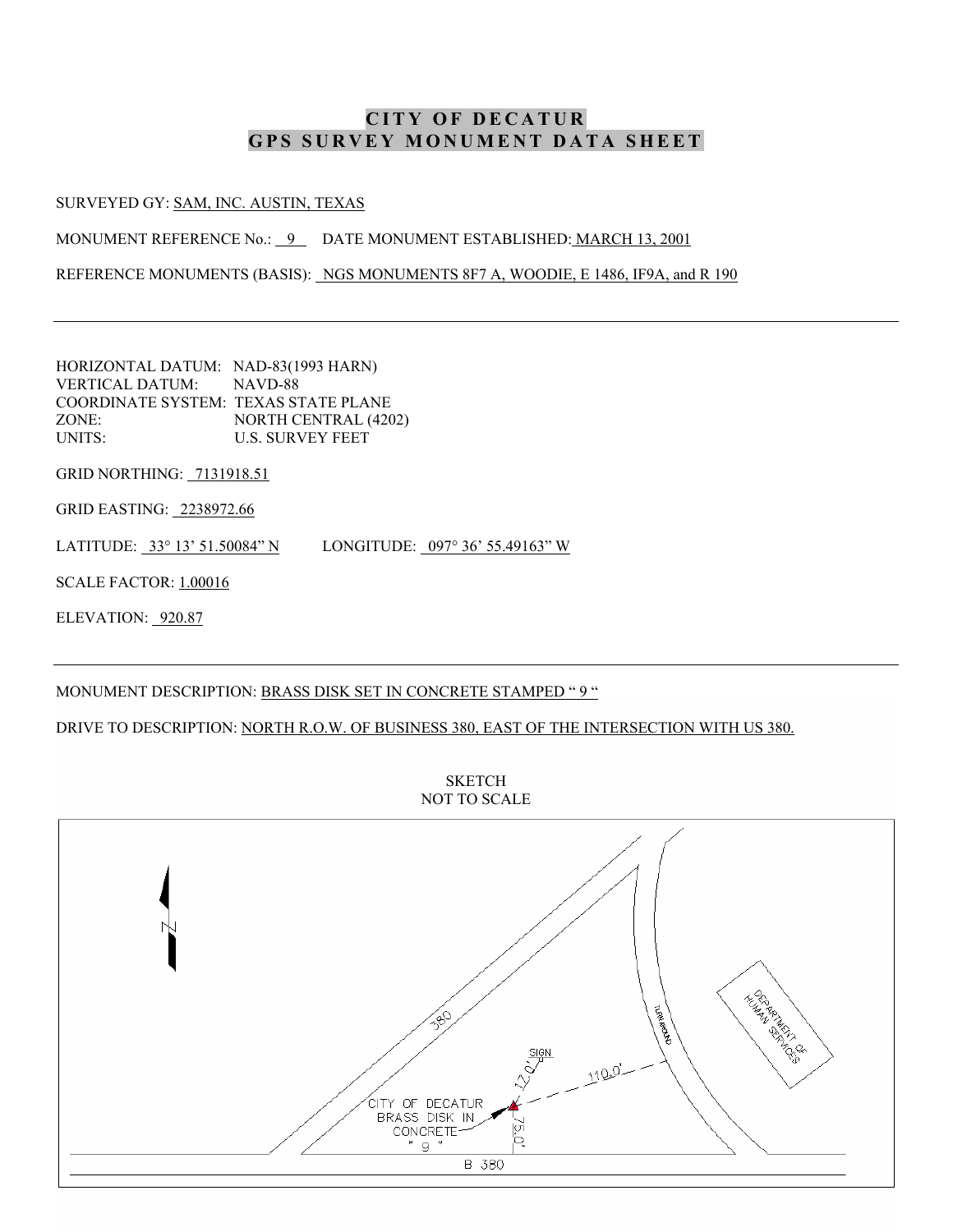#### SURVEYED GY: SAM, INC. AUSTIN, TEXAS

MONUMENT REFERENCE No.: 10 DATE MONUMENT ESTABLISHED: MARCH 13, 2001

REFERENCE MONUMENTS (BASIS): NGS MONUMENTS 8F7 A, WOODIE, E 1486, IF9A, and R 190

HORIZONTAL DATUM: NAD-83(1993 HARN) VERTICAL DATUM: NAVD-88 COORDINATE SYSTEM: TEXAS STATE PLANE ZONE: NORTH CENTRAL (4202) UNITS: U.S. SURVEY FEET

GRID NORTHING: 7134585.85

GRID EASTING: 2243328.57

LATITUDE: 33° 14' 17.52680" N LONGITUDE: 097° 36' 03.93950" W

SCALE FACTOR: 1.00016

ELEVATION: 1053.91

### MONUMENT DESCRIPTION: BRASS DISK SET IN CONCRETE STAMPED "10 "

DRIVE TO DESCRIPTION: SOUTH R.O.W. OF U.S. 380, AT THE INTERSECTION WITH U.S. 287.



**SKETCH** NOT TO SCALE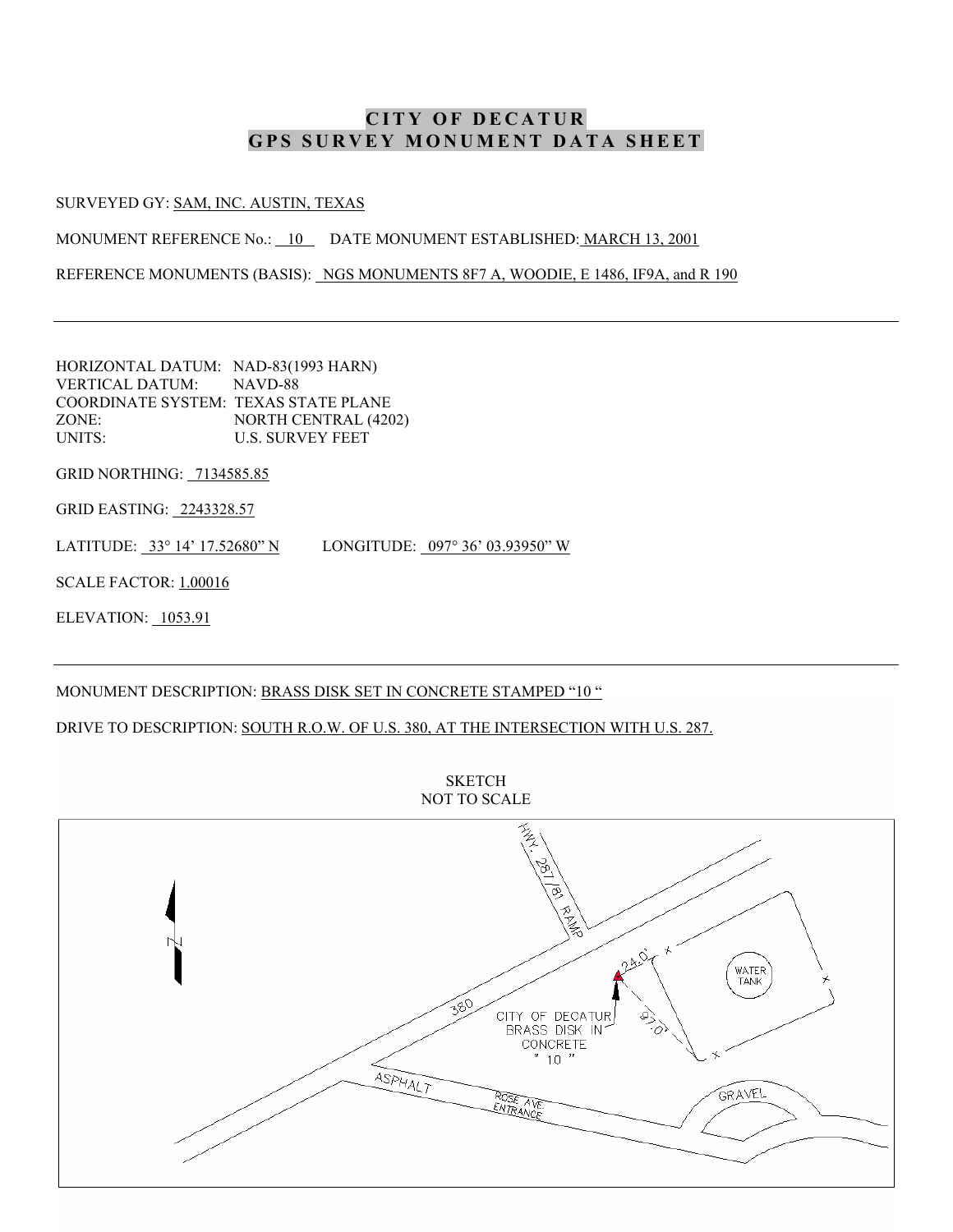#### SURVEYED BY: SAM, INC. AUSTIN, TEXAS

MONUMENT REFERENCE No.: 11 DATE MONUMENT ESTABLISHED: MARCH 13, 2001

REFERENCE MONUMENTS (BASIS): NGS MONUMENTS 8F7 A, WOODIE, E 1486, IF9A, and R 190

HORIZONTAL DATUM: NAD-83(1993 HARN) VERTICAL DATUM: NAVD-88 COORDINATE SYSTEM: TEXAS STATE PLANE ZONE: NORTH CENTRAL (4202) UNITS: U.S. SURVEY FEET

GRID NORTHING: 7133397.37

GRID EASTING: 2248363.44

LATITUDE: 33° 14' 05.33737" N LONGITUDE: 097° 35' 04.77975" W

SCALE FACTOR: 1.00016

ELEVATION: 1082.41

### MONUMENT DESCRIPTION: BRASS DISK SET IN CONCRETE STAMPED "11 "

DRIVE TO DESCRIPTION: NORTHWEST CORNER OF THE INTERSECTION OF E. WALNUT St. AND MILLER St.



**SKETCH** NOT TO SCALE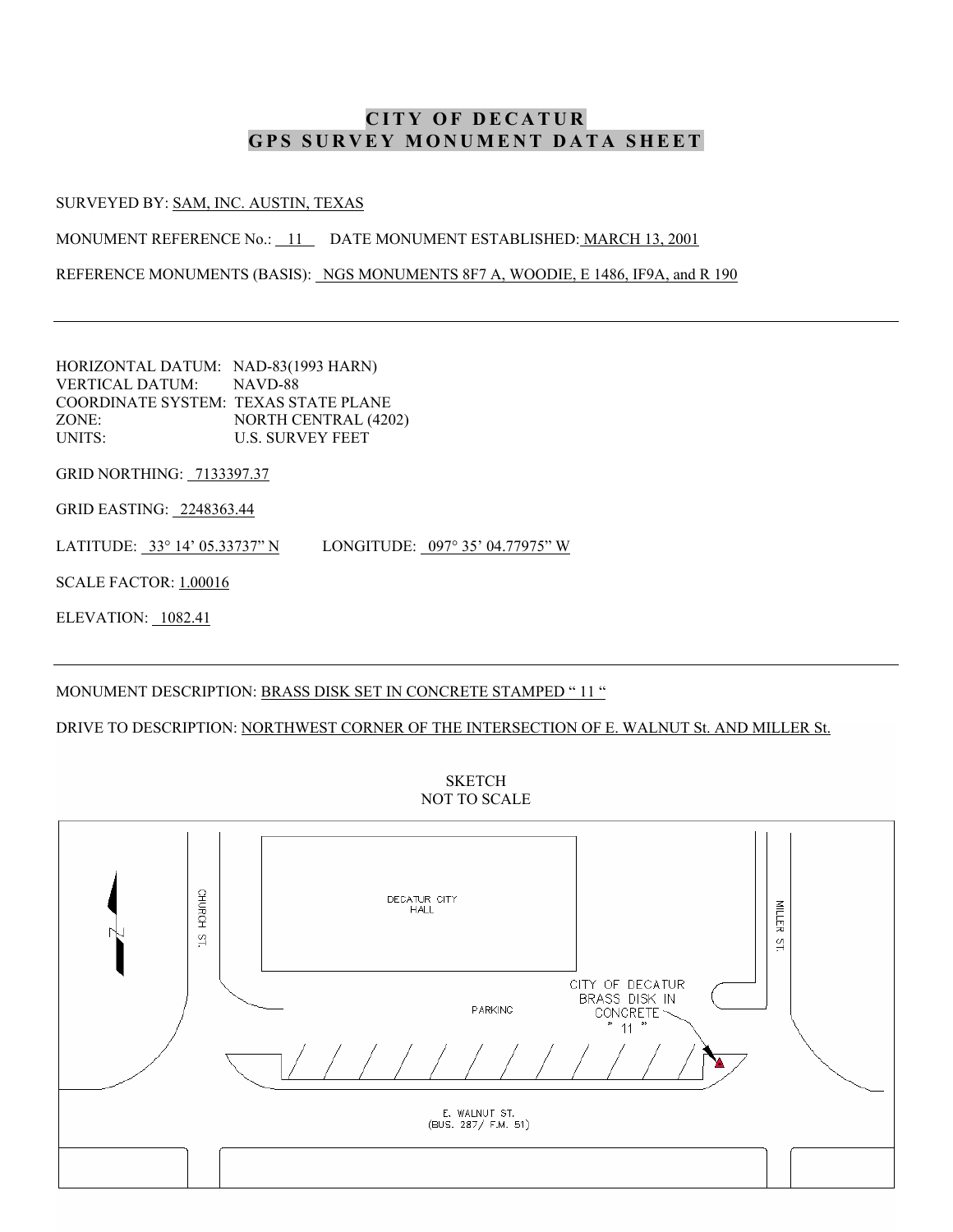#### SURVEYED BY: SAM, INC. AUSTIN, TEXAS

MONUMENT REFERENCE No.: 12 DATE MONUMENT ESTABLISHED: MARCH 13, 2001

REFERENCE MONUMENTS (BASIS): NGS MONUMENTS 8F7 A, WOODIE, E 1486, IF9A, and R 190

HORIZONTAL DATUM: NAD-83(1993 HARN) VERTICAL DATUM: NAVD-88 COORDINATE SYSTEM: TEXAS STATE PLANE ZONE: NORTH CENTRAL (4202) UNITS: U.S. SURVEY FEET

GRID NORTHING: 7128486.31

GRID EASTING: 2245180.62

LATITUDE: 33° 13' 17.01803" N LONGITUDE: 097° 35' 42.75164" W

SCALE FACTOR: 1.00016

ELEVATION: 974.60

#### MONUMENT DESCRIPTION: BRASS DISK SET IN CONCRETE STAMPED "12 "

DRIVE TO DESCRIPTION: WEST R.O.W. OF HWY. 51, SOUTH OF THE INTERSECTION WITH THOMPSON St.



**SKETCH**